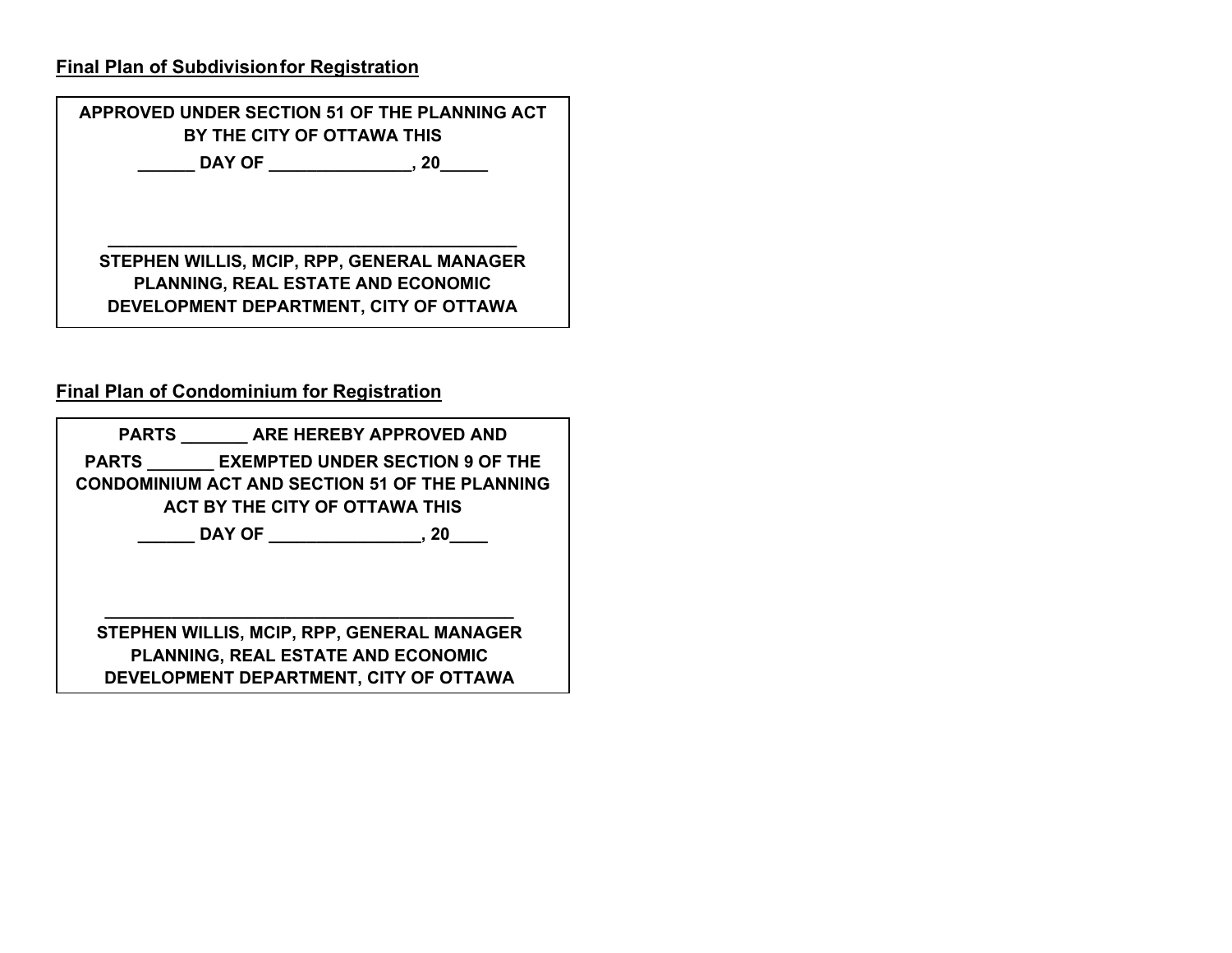| SUBJECT TO THE CONDITIONS, IF ANY, SET FORTH IN OUR    | SUBJECT TO THE CONDITIONS, IF ANY, SET FORTH IN OUR   |
|--------------------------------------------------------|-------------------------------------------------------|
| LETTER DATED THIS DRAFT PLAN IS                        |                                                       |
| APPROVED BY THE CITY OF OTTAWA UNDER SECTION 51 OF     | APPROVED BY THE CITY OF OTTAWA UNDER SECTION 51 OF    |
| THE PLANNING ACT THIS ______ DAY OF ________, 20____   | THE PLANNING ACT THIS ______ DAY OF ________, 20____  |
| <b>SEAN MOORE, MCIP, RPP, ACTING MANAGER</b>           | <b>ADAM BROWN, MANAGER</b>                            |
| <b>DEVELOPMENT REVIEW-SOUTH</b>                        | <b>DEVELOPMENT REVIEW-RURAL</b>                       |
| PLANNING, REAL ESTATE AND ECONOMIC DEVELOPMENT         | PLANNING, REAL ESTATE AND ECONOMIC DEVELOPMENT        |
| DEPARTMENT, CITY OF OTTAWA                             | DEPARTMENT, CITY OF OTTAWA                            |
|                                                        |                                                       |
| SUBJECT TO THE CONDITIONS, IF ANY, SET FORTH IN OUR    | SUBJECT TO THE CONDITIONS, IF ANY, SET FORTH IN OUR   |
|                                                        |                                                       |
| APPROVED BY THE CITY OF OTTAWA UNDER SECTION 51 OF     | APPROVED BY THE CITY OF OTTAWA UNDER SECTION 51 OF    |
| THE PLANNING ACT THIS _______ DAY OF ________, 20_____ | THE PLANNING ACT THIS _______ DAY OF ________, 20____ |
| ALLISON HAMLIN, MCIP, RPP, ACTING MANAGER              | ANDREW MCCREIGHT, MCIP, RPP, ACTING MANAGER           |
| <b>DEVELOPMENT REVIEW-WEST</b>                         | <b>DEVELOPMENT REVIEW-CENTRAL</b>                     |
| PLANNING, REAL ESTATE AND ECONOMIC DEVELOPMENT         | PLANNING, REAL ESTATE AND ECONOMIC DEVELOPMENT        |
| DEPARTMENT, CITY OF OTTAWA                             | DEPARTMENT, CITY OF OTTAWA                            |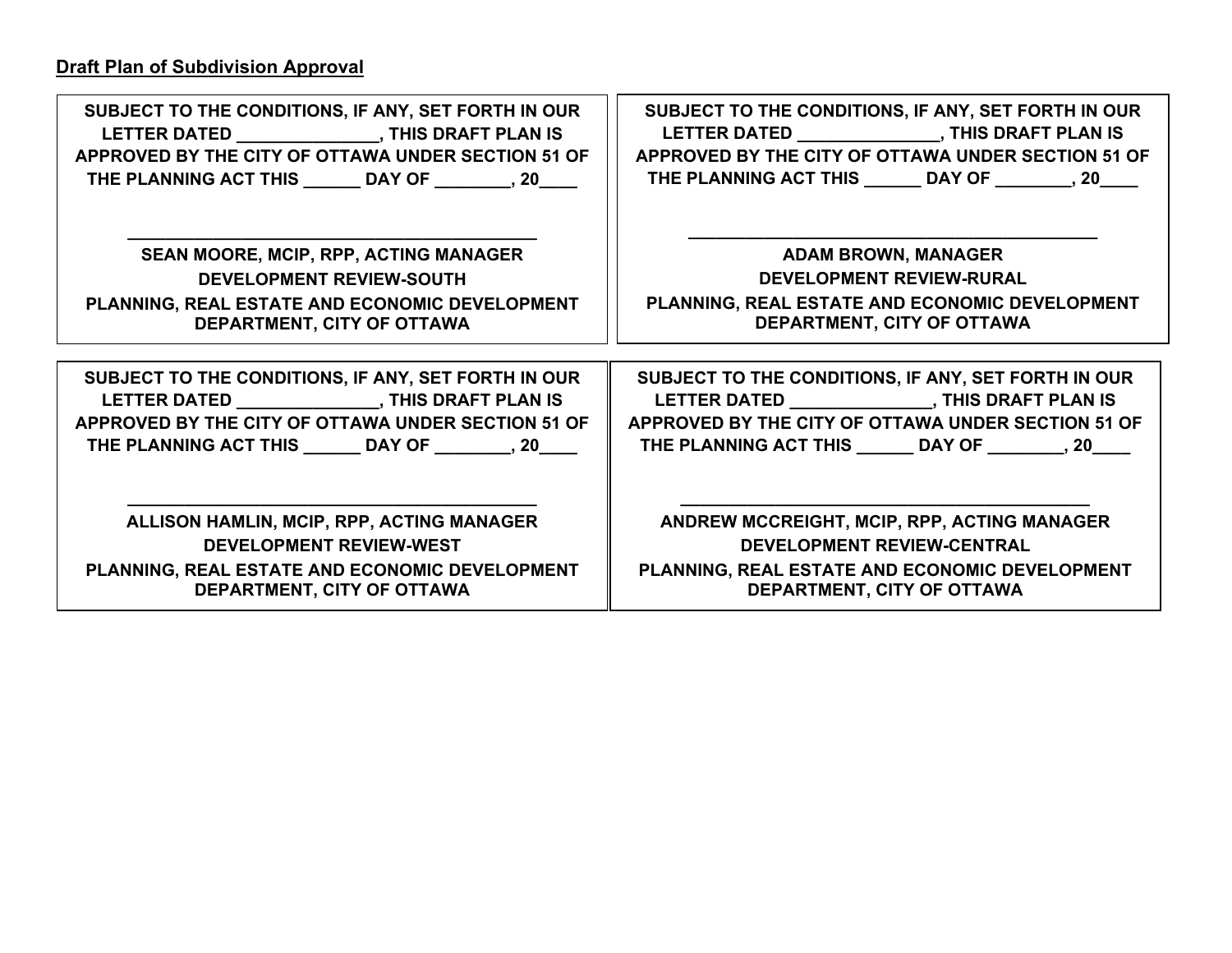**SUBJECT TO THE CONDITIONS, IF ANY, SET FORTH IN OUR LETTER DATED \_\_\_\_\_\_\_\_\_\_\_\_\_\_\_, THIS DRAFT PLAN IS APPROVED BY THE CITY OF OTTAWA UNDER SECTION 51 OF THE PLANNING ACT THIS \_\_\_\_\_\_ DAY OF \_\_\_\_\_\_\_\_, 20\_\_\_\_** 

**GERALDINE WILDMAN, MCIP, RPP ACTING MANAGER DEVELOPMENT REVIEW-EAST PLANNING, REAL ESTATE AND ECONOMIC DEVELOPMENT DEPARTMENT, CITY OF OTTAWA** 

**\_\_\_\_\_\_\_\_\_\_\_\_\_\_\_\_\_\_\_\_\_\_\_\_\_\_\_\_\_\_\_\_\_\_\_\_\_\_\_\_\_\_\_**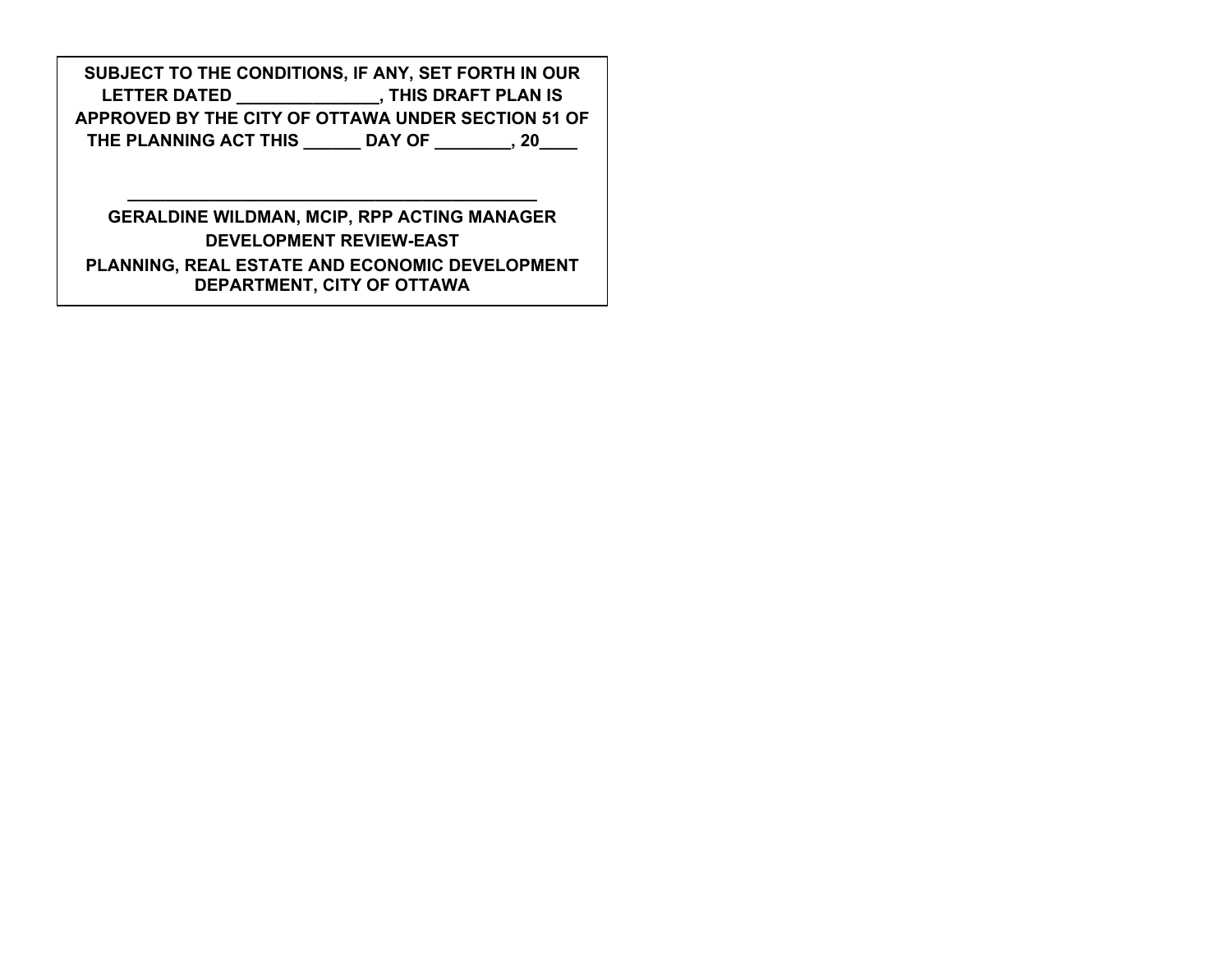## **Draft Plan of Condominium**

| SUBJECT TO THE CONDITIONS, IF ANY, SET FORTH IN OUR | SUBJECT TO THE CONDITIONS, IF ANY, SET FORTH IN OUR |
|-----------------------------------------------------|-----------------------------------------------------|
|                                                     |                                                     |
| APPROVED BY THE CITY OF OTTAWA UNDER SECTION 50 OF  | APPROVED BY THE CITY OF OTTAWA UNDER SECTION 50 OF  |
| THE CONDOMINIUM ACT AND SECTION 51 OF THE PLANNING  | THE CONDOMINIUM ACT AND SECTION 51 OF THE PLANNING  |
| ACT THIS ________ DAY OF _________, 20_____         | ACT THIS _______ DAY OF _________, 20____           |
| SEAN MOORE, MCIP, RPP, ACTING MANAGER               | <b>ADAM BROWN, MANAGER</b>                          |
| <b>DEVELOPMENT REVIEW-SOUTH</b>                     | <b>DEVELOPMENT REVIEW-RURAL</b>                     |
| PLANNING, REAL ESTATE AND ECONOMIC DEVELOPMENT      | PLANNING, REAL ESTATE AND ECONOMIC DEVELOPMENT      |
| DEPARTMENT, CITY OF OTTAWA                          | DEPARTMENT, CITY OF OTTAWA                          |
| SUBJECT TO THE CONDITIONS, IF ANY, SET FORTH IN OUR | SUBJECT TO THE CONDITIONS, IF ANY, SET FORTH IN OUR |
| LETTER DATED ________________, THIS DRAFT PLAN IS   |                                                     |
| APPROVED BY THE CITY OF OTTAWA UNDER SECTION 50 OF  | APPROVED BY THE CITY OF OTTAWA UNDER SECTION 50 OF  |
| THE CONDOMINIUM ACT AND SECTION 51 OF THE PLANNING  | THE CONDOMINIUM ACT AND SECTION 51 OF THE PLANNING  |
| ACT THIS _______ DAY OF _________, 20____           | ACT THIS _______ DAY OF _________, 20____           |
| ALLISON HAMLIN, MCIP, RPP, ACTING MANAGER           | ANDREW MCCREIGHT, MCIP, RPP, ACTING MANAGER         |
| <b>DEVELOPMENT REVIEW-WEST</b>                      | <b>DEVELOPMENT REVIEW-CENTRAL</b>                   |
| PLANNING, REAL ESTATE AND ECONOMIC DEVELOPMENT      | PLANNING, REAL ESTATE AND ECONOMIC DEVELOPMENT      |
| DEPARTMENT, CITY OF OTTAWA                          | DEPARTMENT, CITY OF OTTAWA                          |